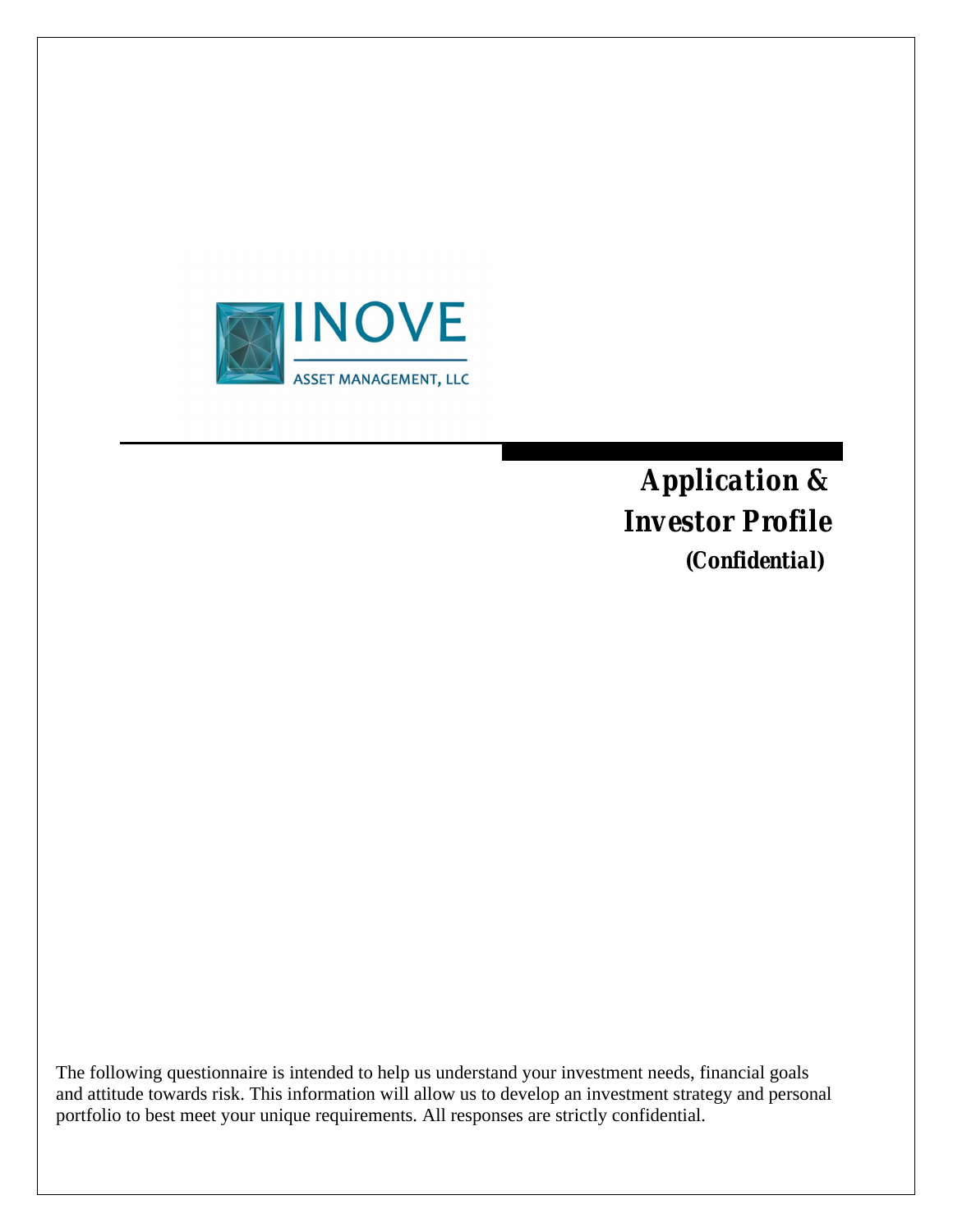| 1. Account Registration                                                                                      |                            |                                          |                |                                             |  |  |  |
|--------------------------------------------------------------------------------------------------------------|----------------------------|------------------------------------------|----------------|---------------------------------------------|--|--|--|
|                                                                                                              |                            |                                          |                |                                             |  |  |  |
|                                                                                                              |                            |                                          |                |                                             |  |  |  |
|                                                                                                              |                            |                                          |                |                                             |  |  |  |
|                                                                                                              |                            |                                          |                |                                             |  |  |  |
|                                                                                                              |                            |                                          |                |                                             |  |  |  |
|                                                                                                              |                            |                                          |                |                                             |  |  |  |
|                                                                                                              |                            |                                          |                |                                             |  |  |  |
| Type of Account: $\Box$ Individual                                                                           |                            | $\Box$ Joint Tenant                      | $\Box$ IRA     | $\Box$ Trust (trust date): $\Box$ Corporate |  |  |  |
| $\vert$ Public                                                                                               | Endowment                  | $\Box$ Pension/Profit Sharing Plan       |                | $\Box$ Gifts/Transfers to Minor             |  |  |  |
|                                                                                                              |                            |                                          |                |                                             |  |  |  |
| $\Box$ Foundation $\Box$ Other (please specify): $\Box$                                                      |                            |                                          |                |                                             |  |  |  |
| 2. Personal Data                                                                                             |                            |                                          |                |                                             |  |  |  |
| $\Box$ Single                                                                                                |                            | Married Civil Union/Domestic Partnership |                | Separated<br>Divorced                       |  |  |  |
| Widowed                                                                                                      |                            |                                          |                |                                             |  |  |  |
| <b>Client Information</b><br><b>Spouse Information</b>                                                       |                            |                                          |                |                                             |  |  |  |
| Date of Birth:                                                                                               |                            |                                          | Date of Birth: |                                             |  |  |  |
| Occupation:                                                                                                  |                            |                                          | Occupation:    |                                             |  |  |  |
| Self-Employed: $\Box$ Yes $\Box$ No                                                                          |                            |                                          | Self-Employed: | $\Box$ Yes $\Box$ No                        |  |  |  |
| Full Time:                                                                                                   | $ Yes $   No               |                                          | Full Time:     | $\Box$ Yes $\Box$ No                        |  |  |  |
| Part Time:                                                                                                   | $\bigcap$ Yes $\bigcap$ No |                                          | Part Time:     | $\bigcap$ Yes $\bigcap$ No                  |  |  |  |
| Not Ernployed:                                                                                               | $\Box$ Yes $\Box$ No       |                                          | Not Employed:  | $Yes$ No                                    |  |  |  |
| Casual:                                                                                                      | $ Yes $ No                 |                                          | Casual:        | $\bigcap$ Yes $\bigcap$ No                  |  |  |  |
| Home Maker:                                                                                                  | $Yes \mid \neg No$         |                                          | Home Maker:    | $Yes \mid No$                               |  |  |  |
| Retired:                                                                                                     | $Yes \t  No$               |                                          | Retired:       | Yes   No                                    |  |  |  |
|                                                                                                              |                            |                                          |                |                                             |  |  |  |
|                                                                                                              |                            |                                          |                |                                             |  |  |  |
| If not retired, in how many years do you expect to retire?<br>What is your annual retirement income goal? \$ |                            |                                          |                |                                             |  |  |  |
| How would you describe your health now? Poor $\Box$ Fair $\Box$ Good $\Box$<br>Excellent                     |                            |                                          |                |                                             |  |  |  |
|                                                                                                              |                            |                                          |                |                                             |  |  |  |
|                                                                                                              |                            |                                          |                |                                             |  |  |  |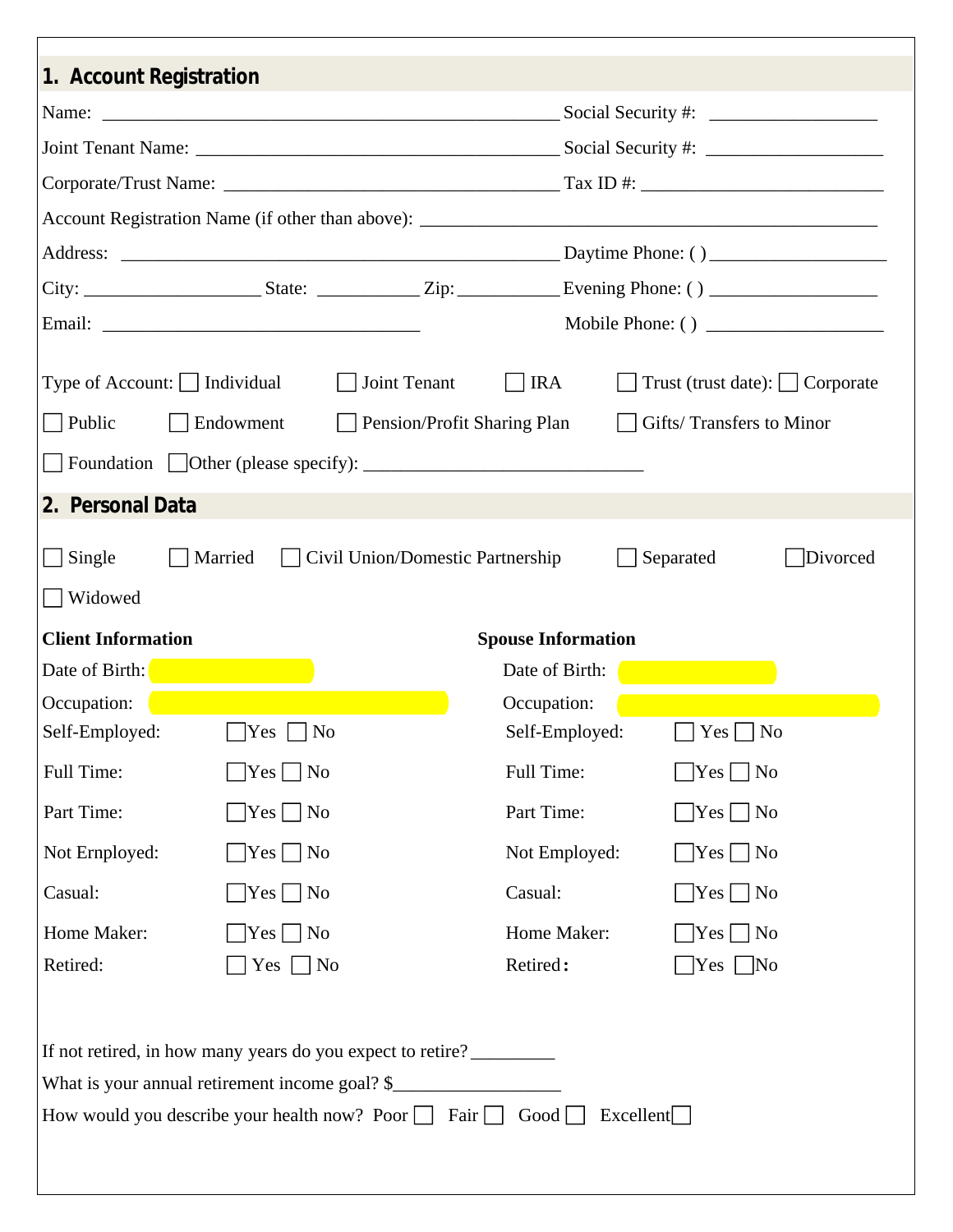| Have you experienced any significant health problems, surgery, or change in health recently? $\Box$ Yes $\Box$ No;                                       |                                                                                                                      |  |  |  |  |  |
|----------------------------------------------------------------------------------------------------------------------------------------------------------|----------------------------------------------------------------------------------------------------------------------|--|--|--|--|--|
| Are you satisfied with your occupation, or would you like to make a change? $\Box$ Yes $\Box$ No $\Box$ Change<br>Please list your hobbies/interests.    |                                                                                                                      |  |  |  |  |  |
|                                                                                                                                                          |                                                                                                                      |  |  |  |  |  |
| Are you involved in any hazardous pastimes, (Sky Diving, Scuba Diving, Skiing, Extreme Competitive Activities,<br>etc? Please list) $\Box$ Yes $\Box$ No |                                                                                                                      |  |  |  |  |  |
|                                                                                                                                                          |                                                                                                                      |  |  |  |  |  |
| Are you aware of any health issues that might affect current or future financial advice and insurance<br>considerations? $\Box$ Yes $\Box$ No            |                                                                                                                      |  |  |  |  |  |
| Is there a history of any particular illnesses in your family, such as diabetes, heart conditions, or genetic disorders?<br>$\Box$ Yes $\Box$ No         |                                                                                                                      |  |  |  |  |  |
| 3.<br>Income                                                                                                                                             |                                                                                                                      |  |  |  |  |  |
|                                                                                                                                                          |                                                                                                                      |  |  |  |  |  |
| Annual Compensation: \$                                                                                                                                  |                                                                                                                      |  |  |  |  |  |
| Additional Sources of Income: Annual Amount:                                                                                                             | Source:                                                                                                              |  |  |  |  |  |
|                                                                                                                                                          | <u> 1989 - Johann Barbara, martin da basar a shekara tsa 1980 - An tsa 1980 - An tsa 1980 - An tsa 1980 - An tsa</u> |  |  |  |  |  |
|                                                                                                                                                          |                                                                                                                      |  |  |  |  |  |
|                                                                                                                                                          |                                                                                                                      |  |  |  |  |  |
|                                                                                                                                                          |                                                                                                                      |  |  |  |  |  |
|                                                                                                                                                          |                                                                                                                      |  |  |  |  |  |
| Combined Annual Income: \$                                                                                                                               |                                                                                                                      |  |  |  |  |  |
| Over the next 3-5 years, do you expect your annual income to:                                                                                            |                                                                                                                      |  |  |  |  |  |
| □ A. Increase by \$__________________% □ B. Decrease by \$_______________% □ C. Remain the Same                                                          |                                                                                                                      |  |  |  |  |  |
| If you answered A or B, what will cause your income to increase/decrease?                                                                                |                                                                                                                      |  |  |  |  |  |
|                                                                                                                                                          |                                                                                                                      |  |  |  |  |  |
|                                                                                                                                                          |                                                                                                                      |  |  |  |  |  |
|                                                                                                                                                          |                                                                                                                      |  |  |  |  |  |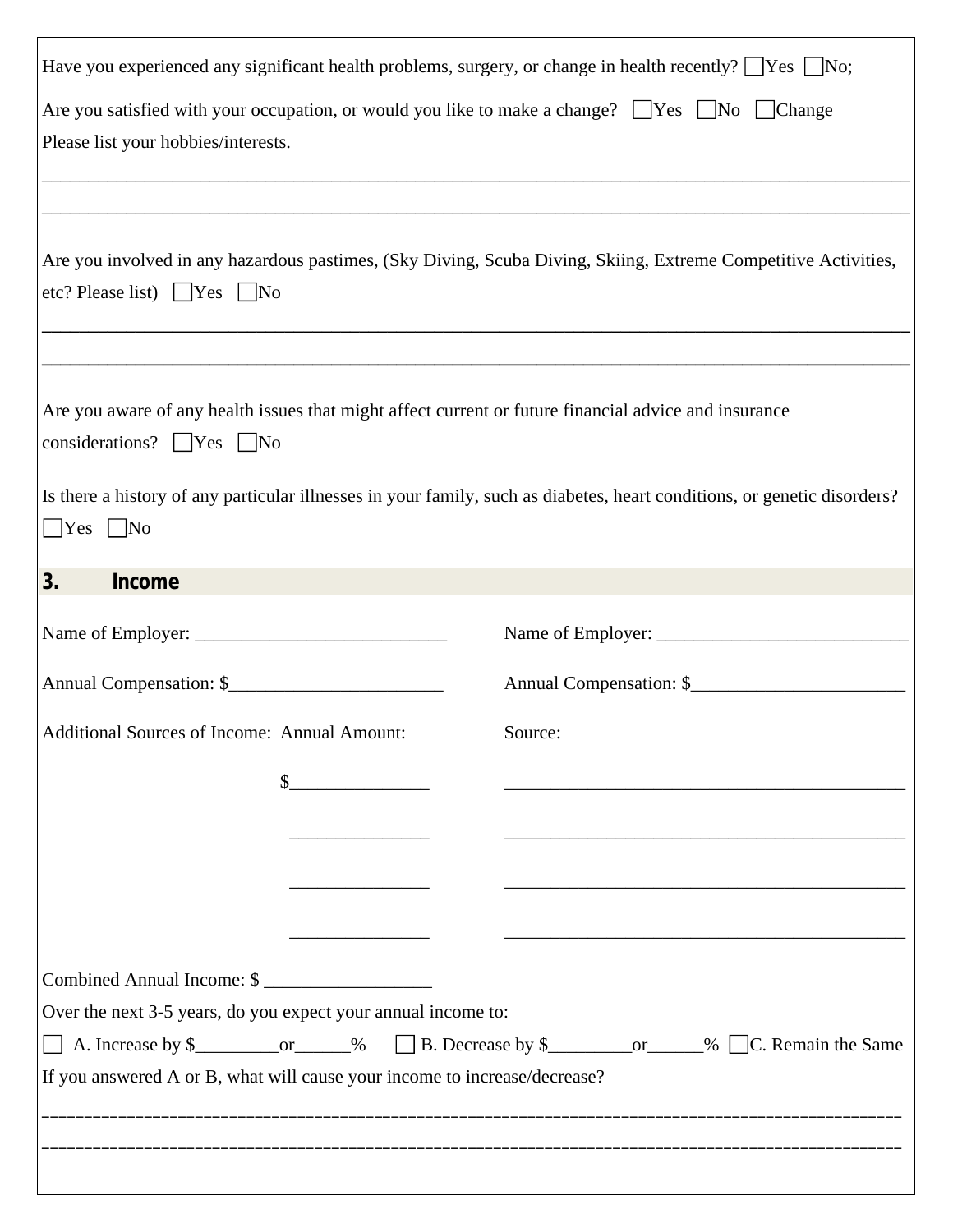| 4. Expenses                                                                                                                                                                                                                                                         |      |  |                                                                                                                                                                                       |  |  |  |
|---------------------------------------------------------------------------------------------------------------------------------------------------------------------------------------------------------------------------------------------------------------------|------|--|---------------------------------------------------------------------------------------------------------------------------------------------------------------------------------------|--|--|--|
| Combined Annual Expenses: \$                                                                                                                                                                                                                                        |      |  |                                                                                                                                                                                       |  |  |  |
| Over the next 3-5 years, do you expect your annual expenses to:<br>$\Box$ A. Increase by \$___________________% $\Box$ B. Decrease by \$_________________% $\Box$ C. Remain the Same<br>If you answered A or B, what will cause your expenses to increase/decrease? |      |  |                                                                                                                                                                                       |  |  |  |
| Number of Dependents: _________                                                                                                                                                                                                                                     |      |  |                                                                                                                                                                                       |  |  |  |
| Name:                                                                                                                                                                                                                                                               | Age: |  | Relationship: Annual Financial Support:                                                                                                                                               |  |  |  |
|                                                                                                                                                                                                                                                                     |      |  | <u> 2002 - 2003 - 2004 - 2005 - 2006 - 2007 - 2008 - 2009 - 2009 - 2009 - 2009 - 2009 - 2009 - 2009 - 200</u>                                                                         |  |  |  |
| might affect management of your account:                                                                                                                                                                                                                            |      |  | <u> 1990 - Jan James James, Amerikaansk politiker (d. 1980)</u><br>Please describe any other financial commitments, SEC restrictions, legal limitations or special circumstances that |  |  |  |
|                                                                                                                                                                                                                                                                     |      |  |                                                                                                                                                                                       |  |  |  |
| 5. Taxes                                                                                                                                                                                                                                                            |      |  |                                                                                                                                                                                       |  |  |  |
| Federal Tax Rate this Year: Do you expect this rate to:                                                                                                                                                                                                             |      |  | Increase<br>Decrease                                                                                                                                                                  |  |  |  |
| Do you have any other tax considerations we should be aware of, such as tax-loss carry forwards? $\Box$ Yes $\Box$ No                                                                                                                                               |      |  |                                                                                                                                                                                       |  |  |  |
| If so, please detail:                                                                                                                                                                                                                                               |      |  |                                                                                                                                                                                       |  |  |  |
|                                                                                                                                                                                                                                                                     |      |  |                                                                                                                                                                                       |  |  |  |
| 6. Assets                                                                                                                                                                                                                                                           |      |  |                                                                                                                                                                                       |  |  |  |
| Please list the value of the assets in your total investment portfolio:                                                                                                                                                                                             |      |  |                                                                                                                                                                                       |  |  |  |
| Stocks: \$                                                                                                                                                                                                                                                          |      |  | Money Market Funds: \$                                                                                                                                                                |  |  |  |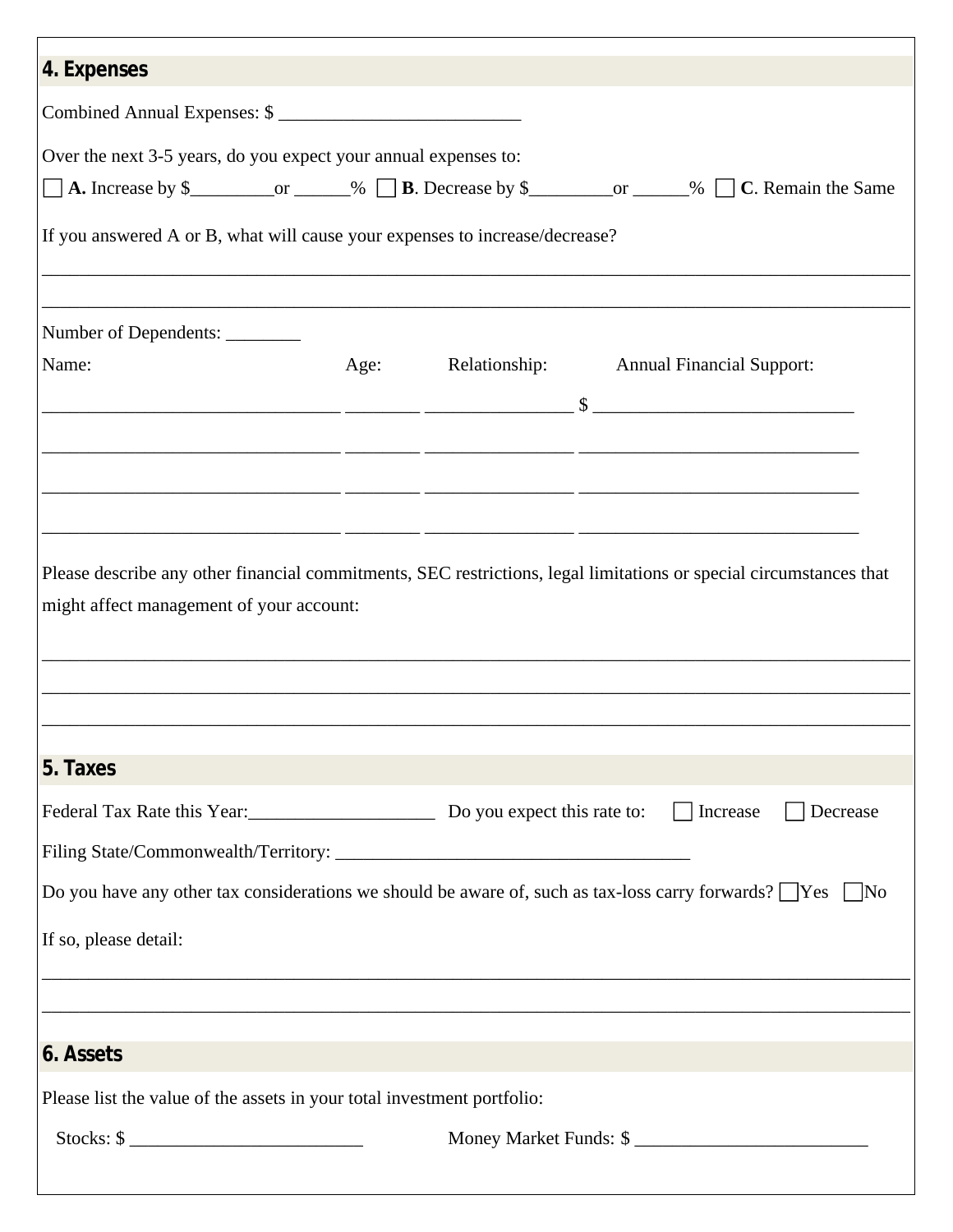| Bonds: $\frac{\sqrt{2}}{2}$                                                                                                                         | Mutual Funds: \$                                                                 |                              |  |  |
|-----------------------------------------------------------------------------------------------------------------------------------------------------|----------------------------------------------------------------------------------|------------------------------|--|--|
| $CDs: \quad $ \underline{\hspace{2cm}}$                                                                                                             | Options: \$                                                                      |                              |  |  |
| Partnership Investments: \$                                                                                                                         | Exchange Traded Funds: \$                                                        |                              |  |  |
| Additional Assets (please list market value less mortgages or loans):                                                                               |                                                                                  |                              |  |  |
|                                                                                                                                                     | Other Real Estate: \$                                                            |                              |  |  |
| Business: $\frac{1}{2}$                                                                                                                             | Other (please describe): \$                                                      |                              |  |  |
|                                                                                                                                                     | ,我们也不能在这里的时候,我们也不能在这里的时候,我们也不能会在这里,我们也不能会不能会不能会不能会不能会不能会不能会。""我们的是我们的,我们也不能会不能会不 |                              |  |  |
|                                                                                                                                                     |                                                                                  |                              |  |  |
| 7. INOVE Asset Management Portfolio                                                                                                                 |                                                                                  |                              |  |  |
| Attention: Please enclose copies of your most recent statements, including cost basis.                                                              |                                                                                  |                              |  |  |
| Beginning portfolio value to be managed by INOVE Asset Management: \$                                                                               |                                                                                  |                              |  |  |
| What percentage of your total investment portfolio does this represent? _______________%                                                            |                                                                                  |                              |  |  |
| Over the next year, how much money do you expect to withdraw from your portfolio?<br>$\frac{\text{S}}{\text{S}}$ or $\frac{\text{S}}{\text{S}}$ 3   |                                                                                  |                              |  |  |
| Do you expect this amount to remain the same in subsequent years? $\Box$ Yes $\Box$ No                                                              |                                                                                  |                              |  |  |
| If no, please explain:                                                                                                                              |                                                                                  |                              |  |  |
| Over the next year, how much money do you expect to contribute to your portfolio? \$<br>$\%$                                                        |                                                                                  |                              |  |  |
| Do you expect this amount to remain the same in subsequent years? $\Box$ Yes $\Box$ No                                                              |                                                                                  |                              |  |  |
|                                                                                                                                                     |                                                                                  |                              |  |  |
| For how long do you expect to have this money invested?                                                                                             |                                                                                  |                              |  |  |
| <b>Five to ten years</b><br>More than ten years                                                                                                     | Three to five years                                                              | $\Box$ Less than three years |  |  |
| Which of the following best describes your investment objective?                                                                                    |                                                                                  |                              |  |  |
| <b>Conservative</b> $-1$ /we want to use my portfolio as a hedge against inflation while also preserving my principal<br>and generating income.     |                                                                                  |                              |  |  |
| <b>Balanced - Income and Growth</b> : I/we need a balance of current income and growth of my principal, with<br>income being the primary objective. |                                                                                  |                              |  |  |
|                                                                                                                                                     |                                                                                  |                              |  |  |